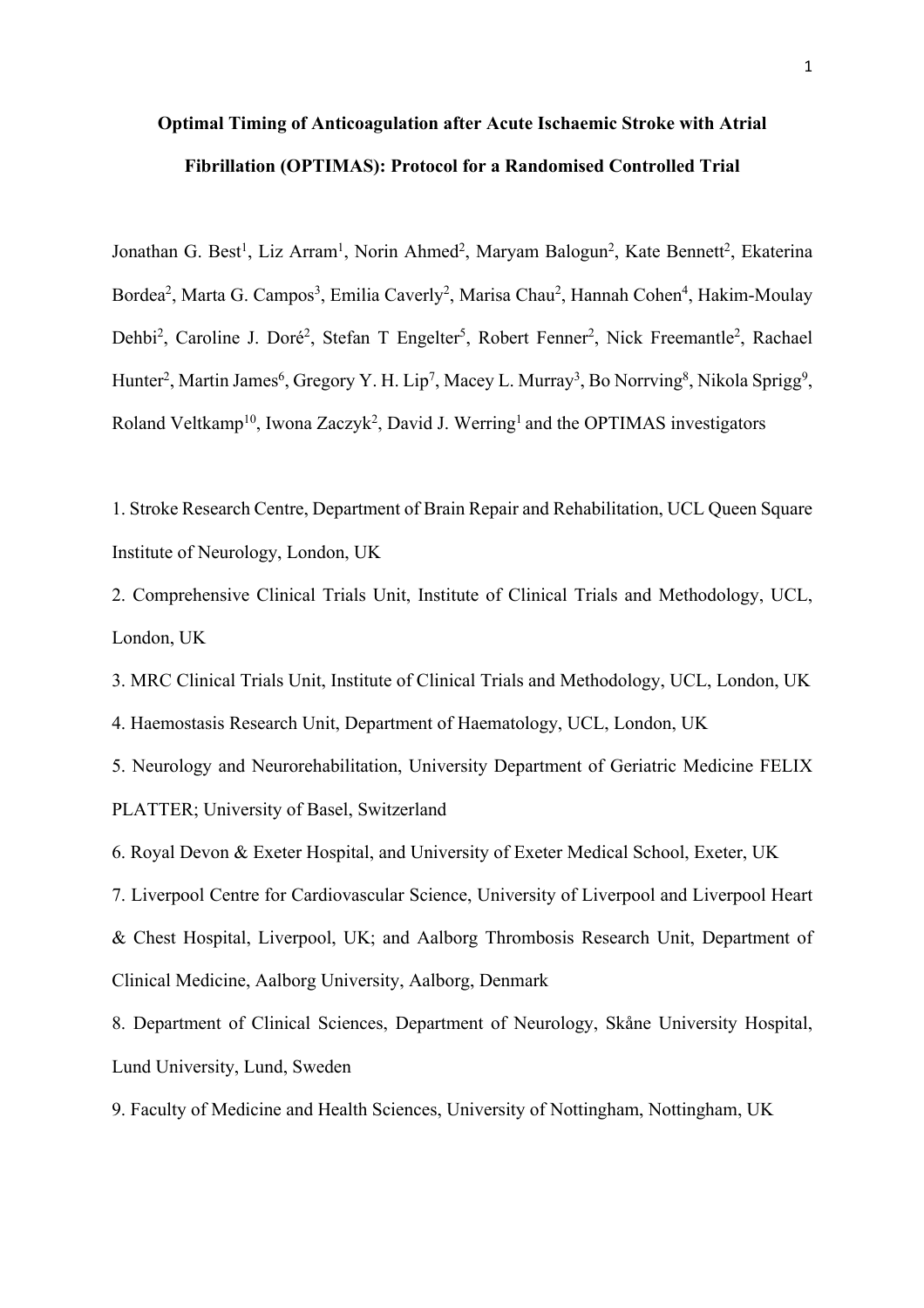10. Department of Brain Sciences, Imperial College London, London, UK; and Department of Neurology, Alfried Krupp Krankenhaus, Essen, Germany

Key words: atrial fibrillation, acute ischaemic stroke, anticoagulation, DOAC, timing

# **Corresponding author:**

Professor David J Werring

Professor of Clinical Neurology

Affiliation: Stroke Research Centre, Department of Brain Repair and Rehabilitation, UCL

Queen Square Institute of Neurology, London, UK

Address: Stroke Research Centre, 1<sup>st</sup> floor, Russell Square House,  $10 - 12$  Russell Square,

London WC1B 5EH, UK

Email: d.werring@ucl.ac.uk

# **Word count:**

Cover page: 249

Abstract: 271

Main body: 1683

Figure and table titles and legends: 54

Total (excluding cover page): 2,008

Total (including cover page): 2,257

**Tables:** 1

**Figures:** 1

**Manuscript date:** 10/12/2021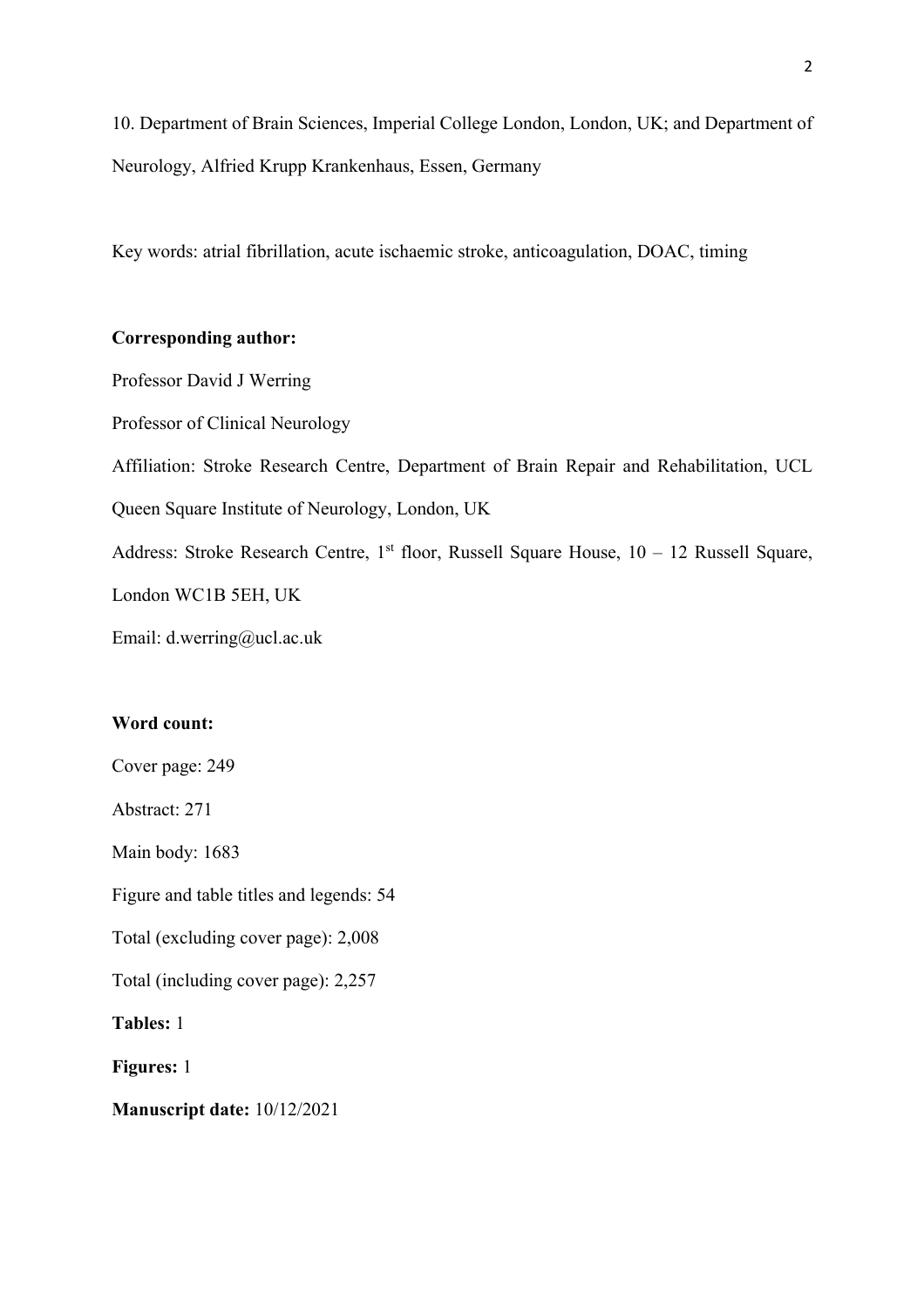## **Abstract**

**Rationale** Atrial fibrillation (AF) causes one-fifth of ischaemic strokes, with a high risk of early recurrence. Although long-term anticoagulation is highly effective for stroke prevention in AF, initiation after stroke is usually delayed by concerns over intracranial haemorrhage (ICH) risk. Direct oral anticoagulants (DOACs) offer a significantly lower risk of ICH than other anticoagulants, potentially allowing earlier anticoagulation and prevention of recurrence, but the safety and efficacy of this approach has not been established.

**Aim** OPTIMAS will investigate whether early treatment with a DOAC, within 4 days of stroke onset, is as effective or better than delayed initiation, 7 to 14 days from onset, in AF patients with acute ischaemic stroke.

**Methods and design** OPTIMAS is a multicentre randomised controlled trial with blinded outcome adjudication. Participants with acute ischaemic stroke and AF eligible for anticoagulation with a DOAC are randomised 1:1 to early or delayed initiation. As of July 2021, 80 centres in the United Kingdom have opened.

**Study outcomes** The primary outcome is a composite of recurrent stroke (ischaemic stroke or symptomatic ICH) and systemic arterial embolism within 90 days. Secondary outcomes include major bleeding, functional status, anticoagulant adherence, quality of life, health and social care resource use, and length of hospital stay.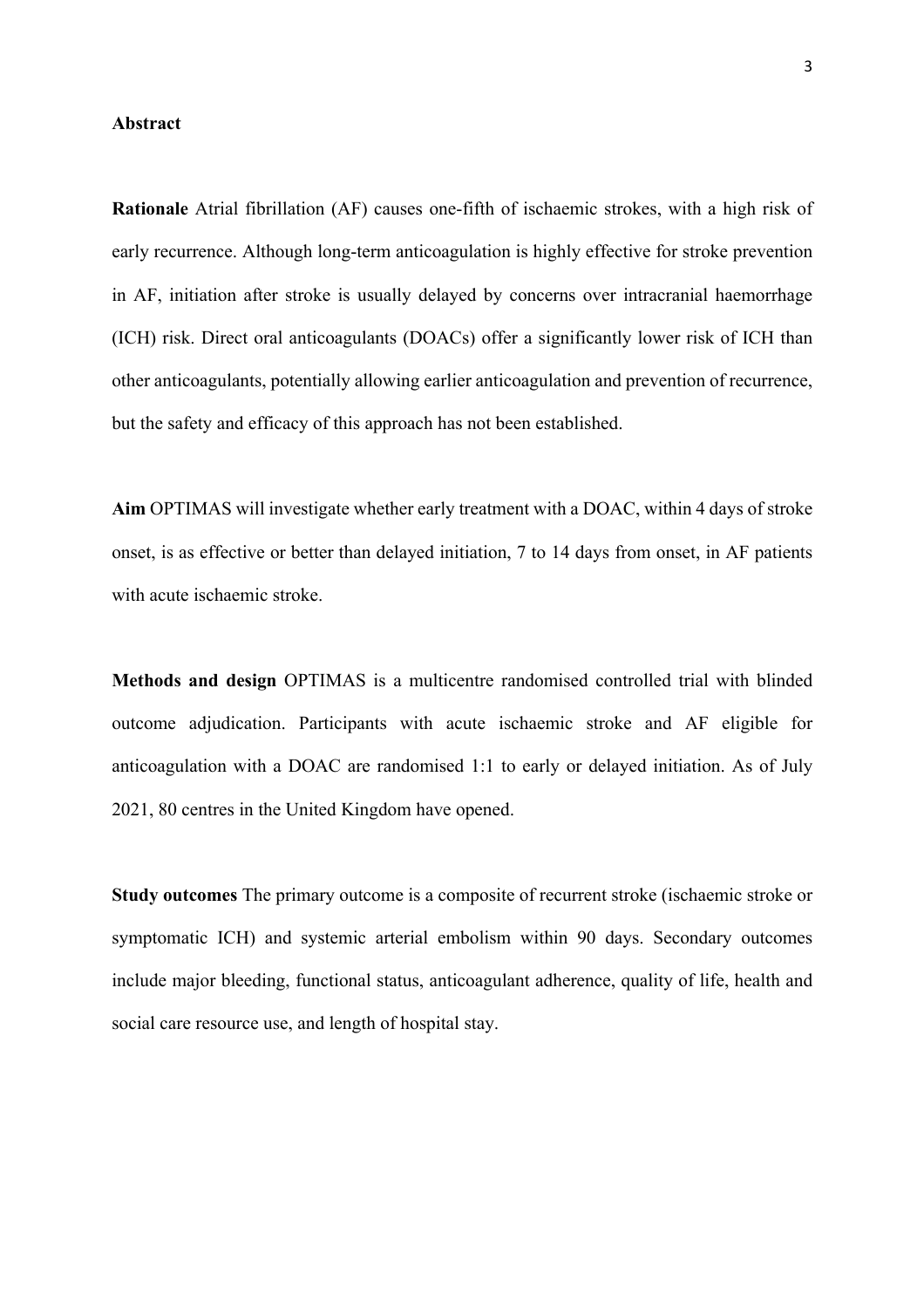**Sample size target** 3478 participants assuming event rates of 11.5% in the control arm and 8% in the intervention arm, 90% power and 5% alpha. We will follow a non-inferiority gatekeeper analysis approach with a non-inferiority margin of 2 percentage points.

**Discussion** OPTIMAS aims to provide high-quality evidence on the safety and efficacy of early DOAC initiation after AF-associated ischaemic stroke.

**Trial registrations:** ISRCTN: 17896007; ClinicalTrials.gov: NCT03759938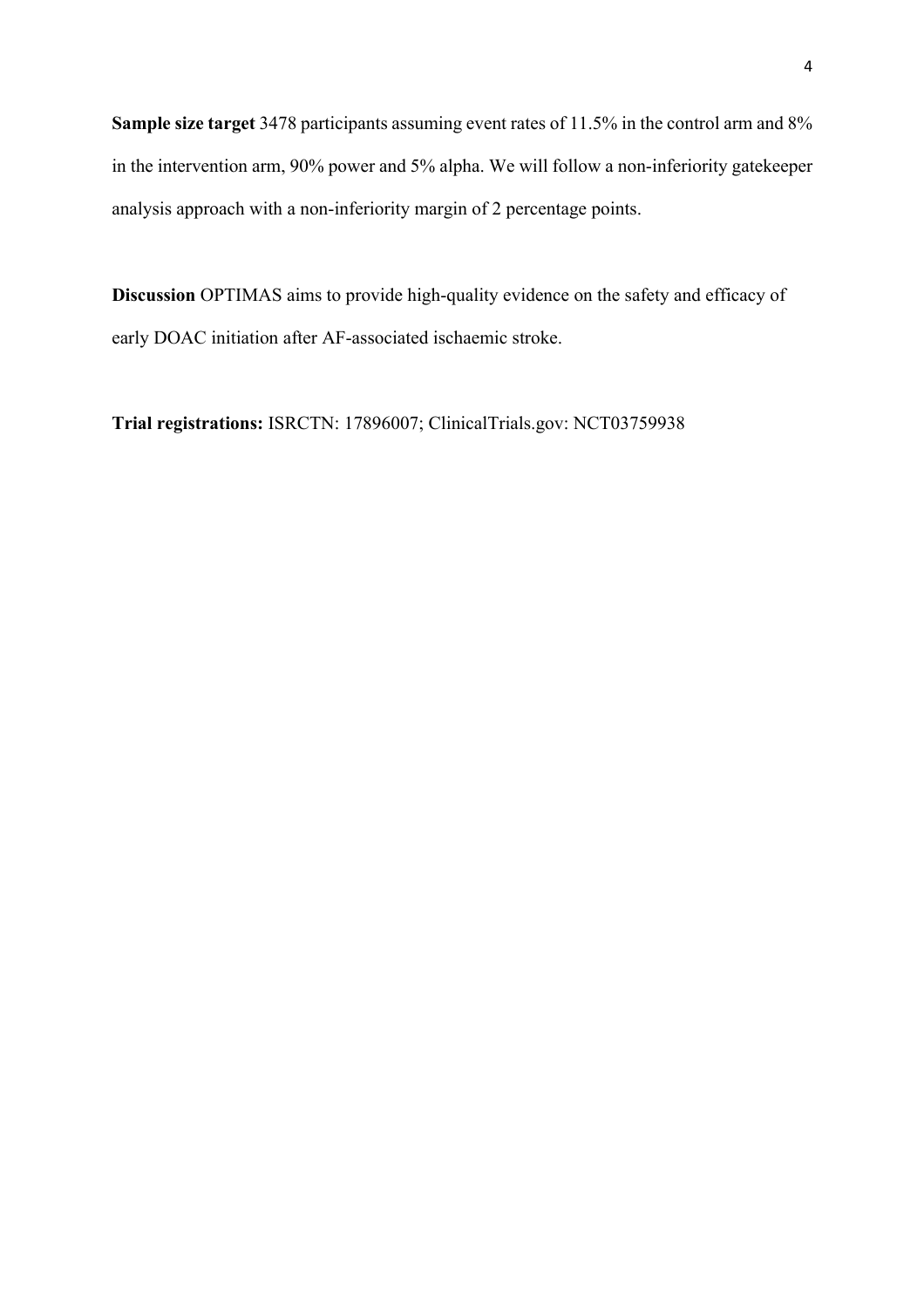## **Introduction and rationale**

Atrial fibrillation (AF) causes at least 20% of all ischaemic strokes (1). Oral anticoagulation reduces the risk of stroke in AF by around two-thirds (2,3), but its safety and benefit in acute ischaemic stroke is unclear. Current practice - based on limited observational data and expert opinion - is to delay anticoagulation by up to two weeks, during which the daily risk of recurrence is 0.4-1.3% (4–7). Earlier anticoagulation might prevent many recurrent ischaemic strokes, but might cause intracranial haemorrhage (ICH), including intracerebral haemorrhage due to haemorrhagic transformation of the infarct (*Supplementary Figure 1*), which is associated with poor outcome if severe (8). The optimal timing of anticoagulation after AFassociated ischaemic stroke is thus a frequent dilemma in stroke medicine.

Historical evidence suggests that anticoagulation within 48 hours of stroke onset with vitamin K antagonists (VKAs) or heparins is not beneficial because an increased risk of symptomatic ICH outweighs any reduction in ischaemic stroke (9). However, direct oral anticoagulants (DOACs) are as effective in ischaemic stroke prevention, but with half the risk of ICH of vitamin K antagonists (3). Although the large randomised trials of DOACs excluded participants with acute ischaemic stroke (10), increasing observational data suggest they might be used safely in acute AF-associated stroke (*Supplementary Table 1)*. However, this evidence is limited by selection bias and may not generalise beyond mild-moderate stroke (10). Randomised controlled trials (RCTs) are therefore needed, are supported by stroke physicians, who report clinical uncertainty regarding optimal anticoagulation timing (11), and have been called for by international guidelines (12,13).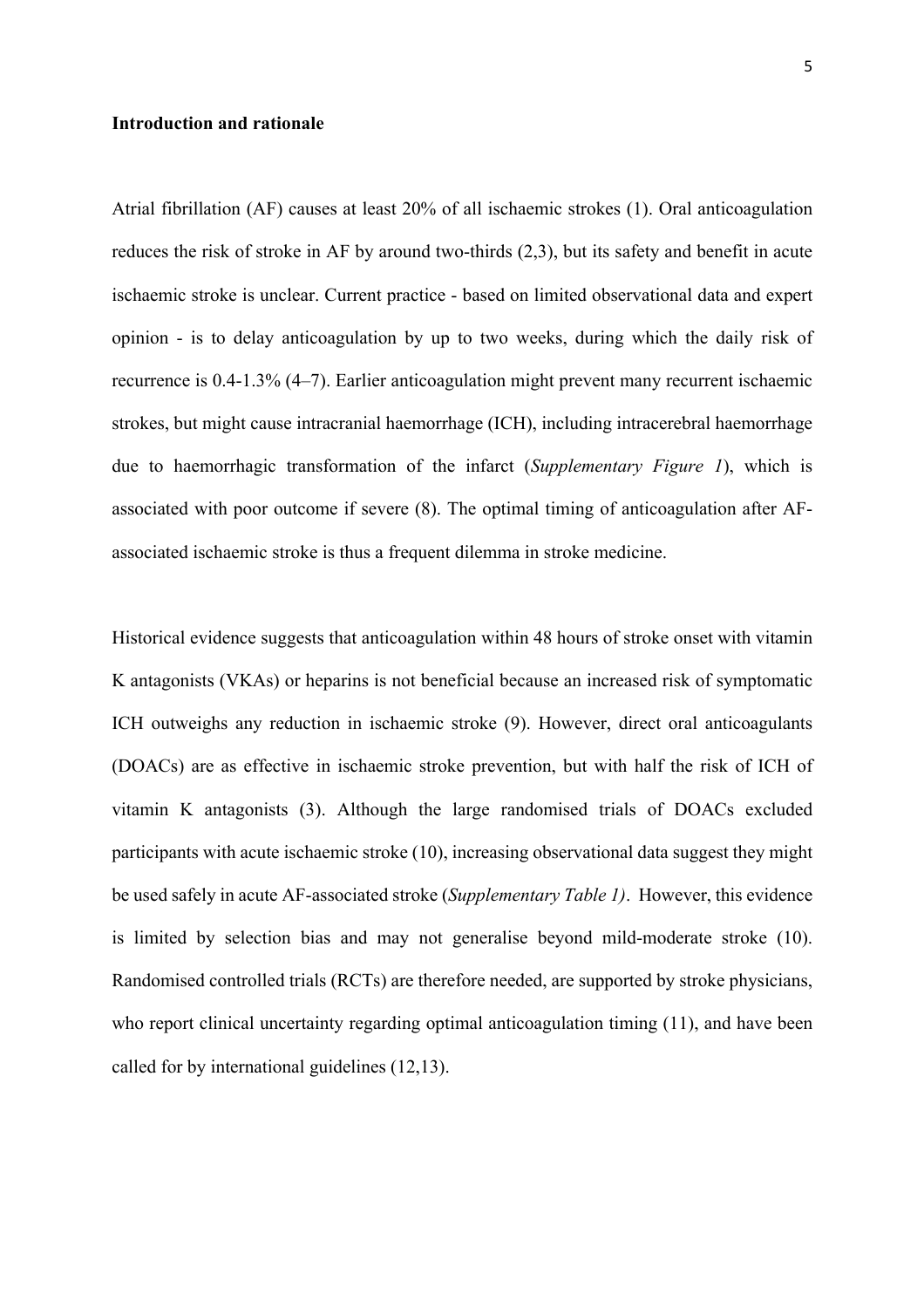The OPtimal TIMing of Anticoagulation after acute ischaemic Stroke trial (OPTIMAS) aims to establish the safety and efficacy of early anticoagulation with a DOAC after AF-associated stroke.

## **Methods and design**

OPTIMAS is a phase IV multicentre RCT with an open-label intervention, blinded end-point adjudication, and hierarchical non-inferiority/superiority gatekeeper design, comparing a policy of early DOAC initiation, within 4 days of stroke onset, to delayed initiation, 7 to 14 days from onset, in patients with AF and acute ischaemic stroke.

## *Patient population*

OPTIMAS will recruit 3478 participants within 4 days of stroke onset, from UK stroke units. Sites are listed at https://optimas.org.uk.

## *Inclusion criteria*

- $\geq$ 18 years old
- AF (confirmed by ECG recording or medical records)
- Clinical diagnosis of acute ischaemic stroke
- Eligible for anticoagulation with DOAC
- Treating physician is uncertain regarding the potential participant's optimal time to start DOAC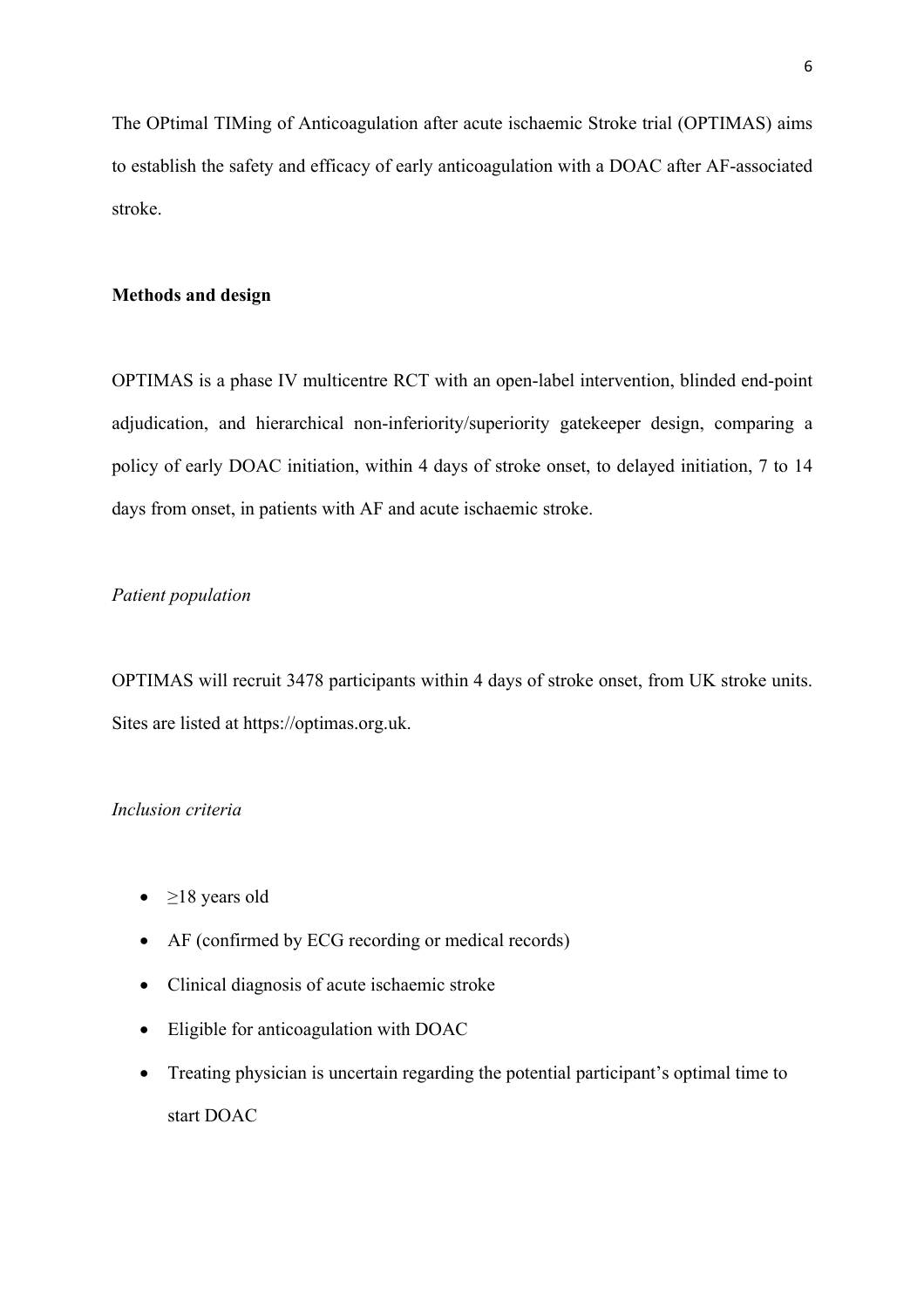## *Exclusion criteria*

- Coagulopathy or current anticoagulation with  $\text{INR} \geq 1.7$  at randomisation (anticoagulant-treated patients not excluded if  $\text{INR} < 1.7$ ); clinically-significant thrombocytopenia (platelets  $\leq 75 \times 10^9$ /L)
- Severe haemorrhagic transformation of the infarct (ECASS PH2) (14) or acute ICH unrelated to infarct
- DOAC use contraindicated: severe renal impairment (creatinine clearance <15ml/min); cirrhosis (Child Pugh B or C) or ALT >2x upper limit of normal; concurrent medication with significant interaction (e.g. strong CYP3A4 inducers); definite indication for VKA use
- Pregnancy or breastfeeding

#### *Randomisation*

Participants will be randomised in a 1:1 ratio using an independent online randomisation service with random permuted blocks and randomly varying block lengths, stratified by NIHSS at randomisation (0-4, 5-10, 11-15, 16-21, >21). The participant and treating clinicians will not be blinded to allocation, but outcomes will be adjudicated blind.

## *Intervention*

The intervention group will initiate a DOAC within 4 days of stroke onset (or the time symptoms were first noted, if the onset time cannot be determined). The control group will initiate a DOAC 7 to 14 days after onset, an interval selected based on a 2018 survey of UK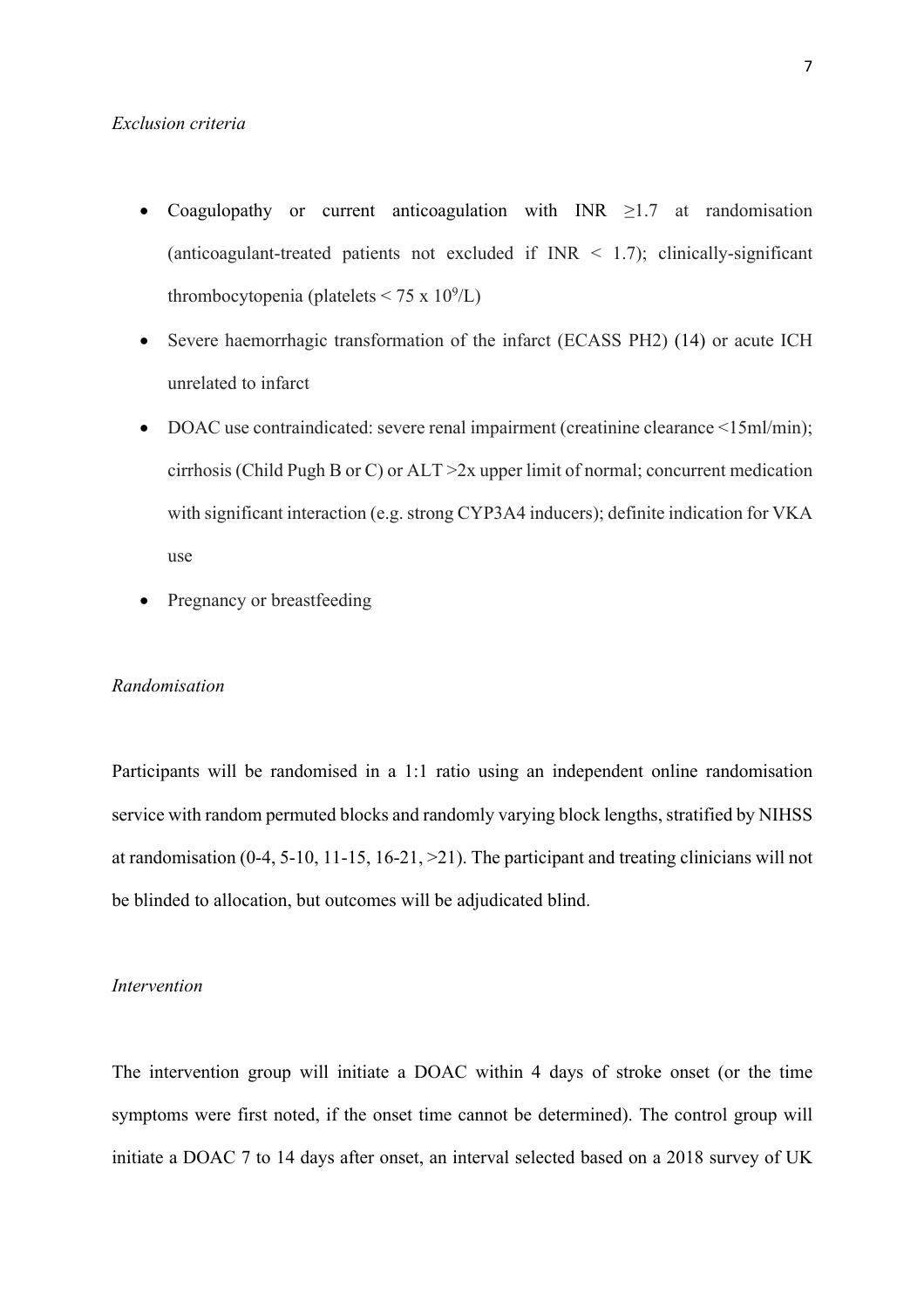practice (11). The treating clinician determines the exact timing of anticoagulation in each group. Any DOAC licensed for stroke prevention in AF (i.e. apixaban, dabigatran, edoxaban, rivaroxaban) may be used. The dose may be reduced if recommended by the relevant Summary of Product Characteristics (15–18). All other clinical care follows current UK best practice (19).

## *Primary outcome*

The primary outcome is a composite of recurrent ischaemic stroke, symptomatic ICH (including haemorrhagic transformation), unclassifiable stroke syndromes, and systemic arterial embolism incidence at 90 days post-randomisation. Primary outcome events will be adjudicated centrally by independent expert clinicians blinded to treatment allocation.

#### *Secondary outcomes*

Secondary efficacy outcomes include all-cause and cardiovascular mortality, recurrent ischaemic stroke, systemic embolism, and venous thromboembolism. Safety outcomes include symptomatic ICH, its anatomical subtypes, major extracranial bleeding (20), and clinicallyrelevant non-major bleeding (21). We will record functional (modified Rankin Scale), cognitive (MoCA), and patient-reported (EQ-5D-5L, PROMIS-10) outcomes, length of hospital stay, medication adherence, and health and social care resource use.

## *Data collection*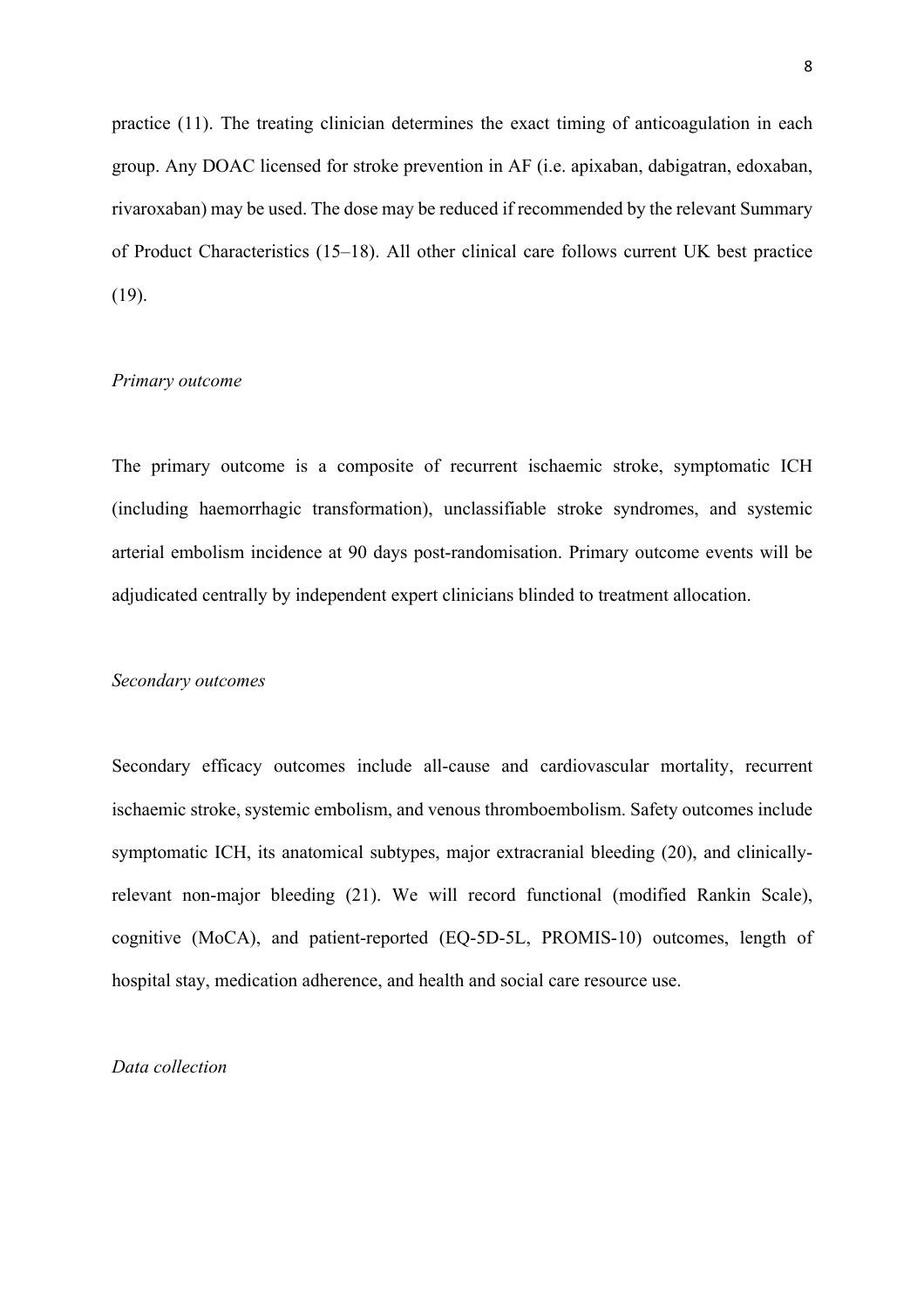Trial data are collected via a secure online electronic data capture system, and pseudonymised clinical imaging data via a secure file transfer portal. *Table 1* shows the schedule of study assessments and interventions, and *Figure 1* the study flowchart.

#### *Sample size estimates*

Our planned sample size assumed a reduction in the primary outcome event rate from 11.5% in the control group to 8% in the intervention group (a relative risk reduction of 30%). We judged this to be a clinically meaningful benefit likely to influence guidelines and practice. The assumed composite event rate and hypothesised effect size were derived from the Virtual International Stroke Trials Archive of trials in patients with ischaemic stroke and AF (22). The sample size calculation used 90% power for superiority, significance level 5%, and was inflated by 10% for loss to follow-up or other challenges; we anticipate a much lower rate than this. Based on the expected event rate and a non-inferiority margin of 3%, a sample size of 3478 evaluable participants would have had 80% power for non-inferiority.

We re-evaluated study power in November 2021 at the request of our Independent Data Monitoring Committee, due to a lower-than-expected interim adjudicated primary outcome rate of 4.3%. Given this event rate, our planned sample size has 80% power to show noninferiority based on a non-inferiority margin of 2%, and 80% power for superiority assuming an odds ratio reduction of 38%.

## *Statistical analyses*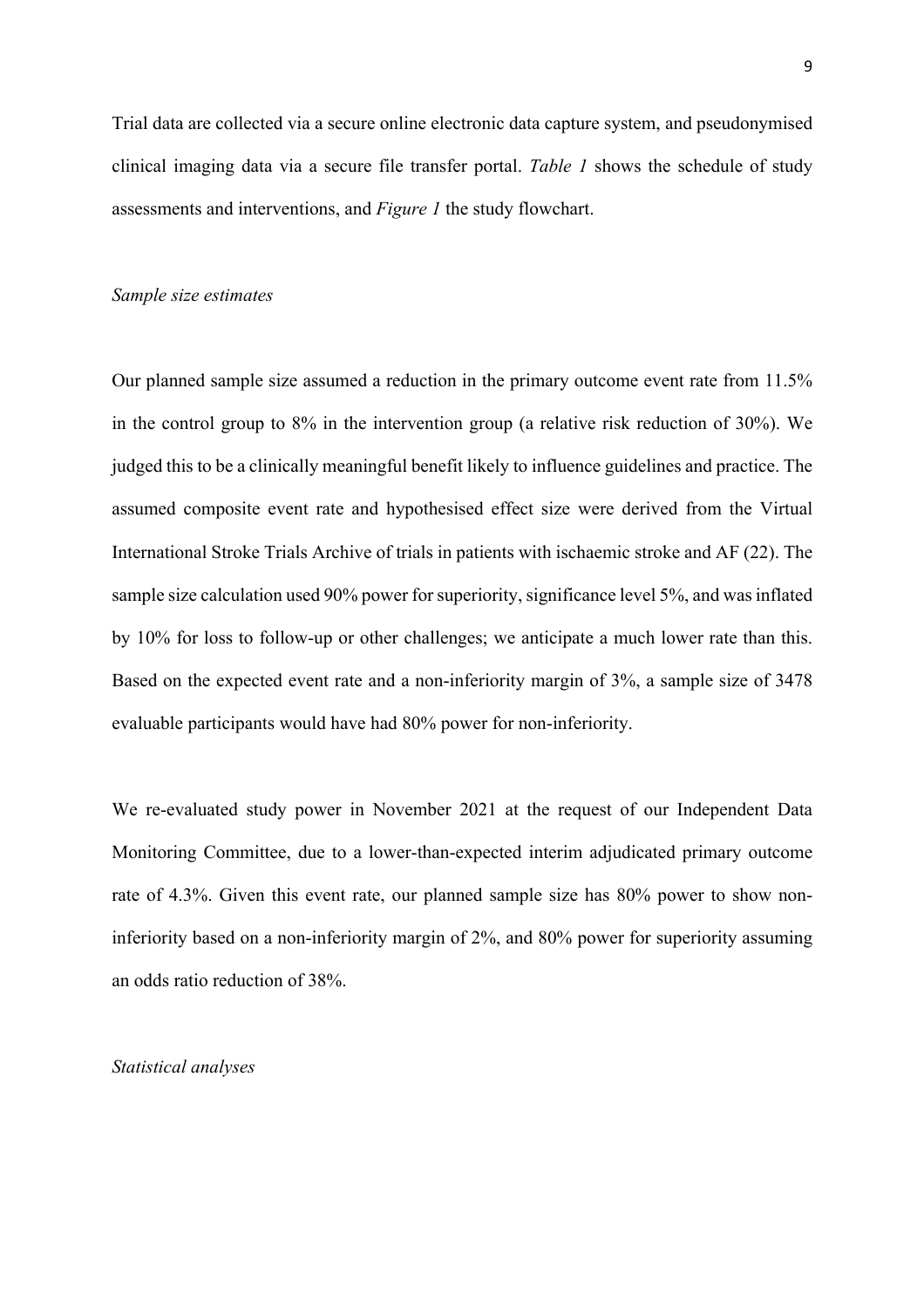Our main analysis will follow the intention-to-treat principle. Outcome data will be collected from all participants enrolled, unless consent is specifically withdrawn (in which case data will be included up to the point of withdrawal). We will first test for non-inferiority of the intervention, using a non-inferiority margin of 2 percentage points identified as clinically acceptable. If non-inferiority is established, we will test for superiority. For our primary outcome, we will use mixed-effects logistic regression including an independent variable indicating treatment allocation, with adjustment for stroke severity (NIHSS) at randomisation. Sites will be included as random intercept terms.

The health economic evaluation will calculate the mean incremental cost per quality adjusted life year (QALY) gained by early initiation of a DOAC. Cost-effectiveness will primarily be evaluated using cost-effectiveness acceptability curves generated from bootstrapped results to calculate the probability that early initiation of DOAC is cost-effective compared to late initiation for a range of values of willingness to pay for a QALY gained.

Further details of our statistical and health economic analyses are presented in the *Appendix.* A full statistical and health economic analysis plan will be published before the end of recruitment. Prespecified secondary statistical analyses will include: a per-protocol analysis; a mediation analysis; and analyses by stroke severity (NIHSS) and neuroimaging features including infarct location, volume, haemorrhagic transformation (including subtypes of haemorrhagic infarction and parenchymal haematoma (14)), and cerebral small vessel disease markers.

## *Study organisation and funding*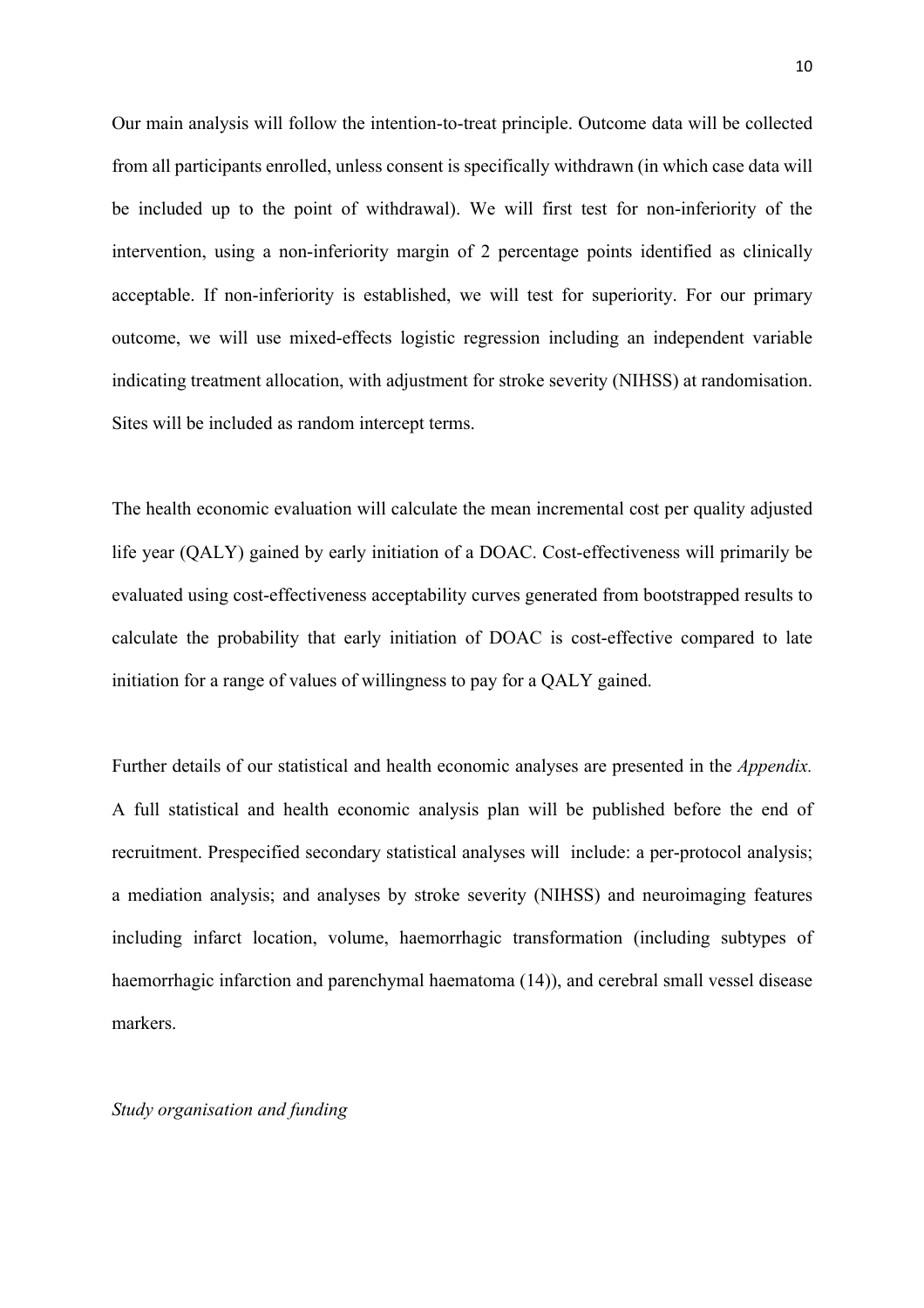The study is funded by the British Heart Foundation (CS/17/6/333561) and sponsored by University College London. The *Appendix* describes study approvals and governance, key study committees (*Supplementary Tables 2 – 7*), and arrangements for data monitoring, safety reporting, and quality assurance. Study results will be presented at scientific meetings and published in peer-reviewed journals.

## **Discussion**

OPTIMAS is a prospective RCT based in routine clinical practice throughout the UK, addressing the important clinical uncertainty of the optimal timing of anticoagulation for secondary prevention of cardioembolic stroke, with broad eligibility criteria intended to give a representative study sample and results readily applicable to clinical practice.

We decided against imaging-based eligibility criteria. Although infarct size is a risk factor for haemorrhagic transformation (8), to our knowledge, it has not been shown that anticoagulation timing and infarct size interact with respect to the risks of clinically-significant haemorrhagic transformation and adverse clinical outcomes, although these considerations often feature in expert guidance (23). Furthermore, larger infarct size is also a risk factor for recurrent ischaemic stroke in AF patients (24,25). Visual classifications of infarct size are based mainly on vascular anatomy and expert opinion (8), and accurate measurement requires diffusionweighted MRI (or a delayed CT) and trained raters, increasing the time and complexity of establishing eligibility, an important consideration in a time-sensitive trial. Our approach concurs with that of the Swedish TIMING trial (ClinicalTrials.gov NCT02961348) (26), facilitating pooled individual patient data (IPD) analyses, and will complement the international imaging-based ELAN trial (which varies anticoagulation timing according to infarct size; NCT03148457) and the United States' START trial (which excludes participants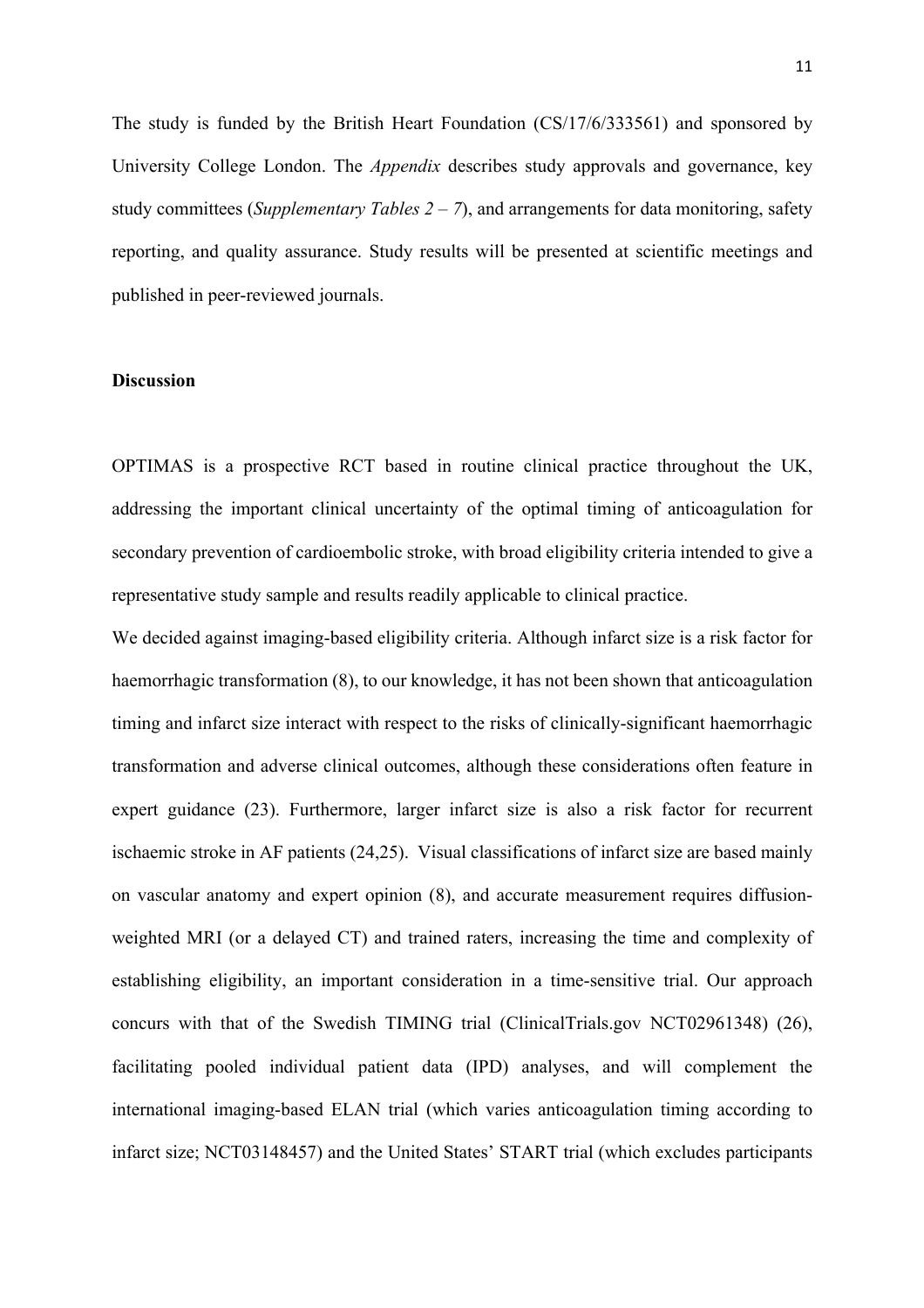with large infarct volumes; NCT03021928) (27), with the possibility of aligning imaging-based subgroup analyses.

We chose a hierarchical non-inferiority then superiority gatekeeper design because: (1) a finding of non-inferiority but not superiority at our chosen margin of 3 percentage points would give confidence that early anticoagulation with a DOAC is of similar clinical benefit to delayed anticoagulation, so could reasonably be chosen for its practical advantages; and (2) early anticoagulation might have advantages beyond prevention of stroke and systemic arterial embolism, such as improved adherence and reduced length of stay.

No participants in OPTIMAS will be randomised to start anticoagulation between four and seven days after onset per protocol. This separation between treatment groups aims to minimise crossovers and ensure that the two groups receive different timings of treatment onset. Our best judgement was that these advantages would outweigh the possibility that the optimal timing of anticoagulation might be within this period. A large-scale pooled analysis with other anticoagulation timing trials is planned, giving full coverage of the first two weeks after stroke onset and power to explore this issue in detail.

## **Summary and conclusions**

OPTIMAS will determine the efficacy and safety of early anticoagulation with a DOAC in patients with acute ischaemic stroke and AF, a strategy with the potential to prevent early recurrent ischaemic strokes, shorten hospital stays, and improve quality of life.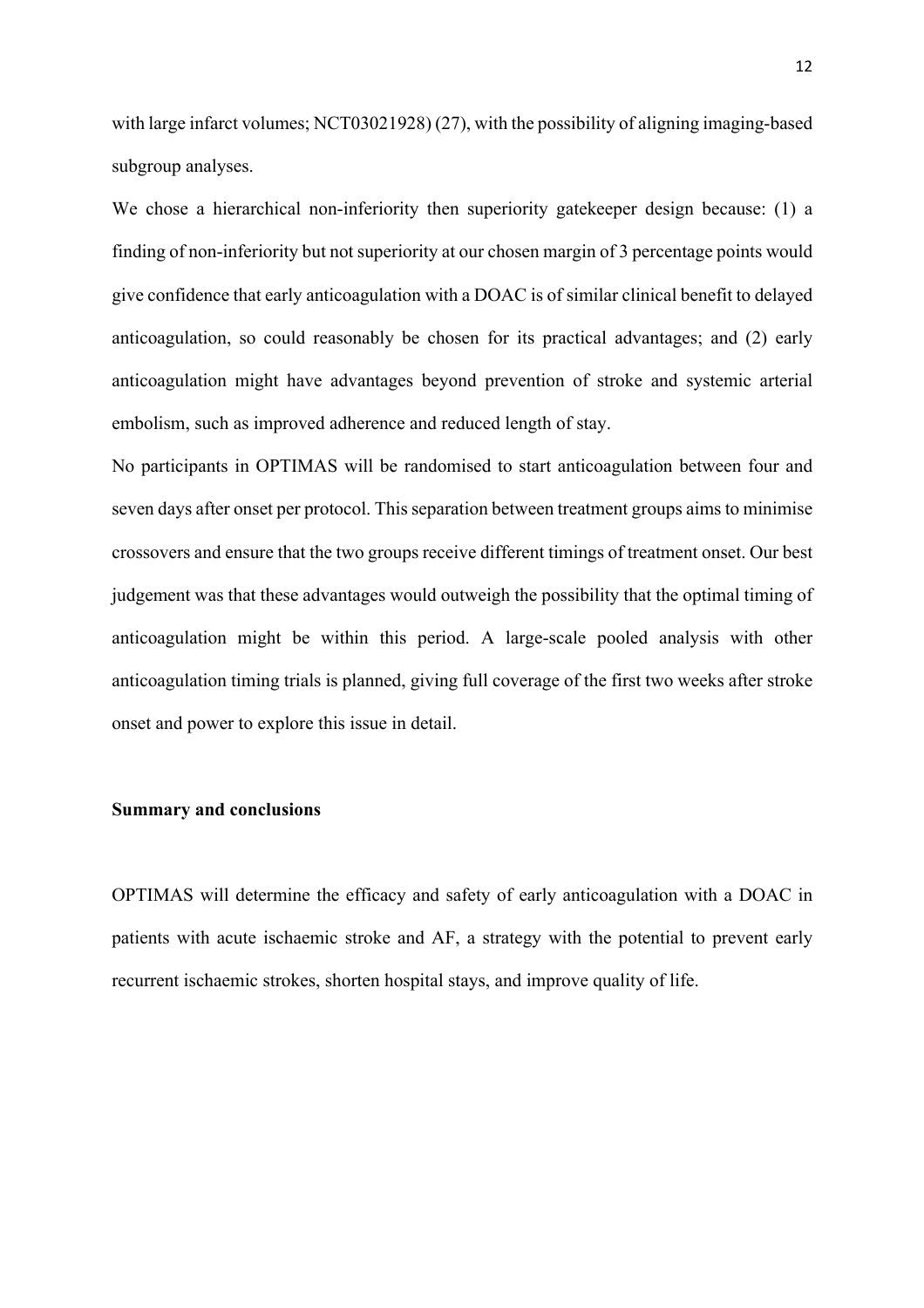## **Declaration of competing interests**

The author(s) declared the following potential conflicts of interest with respect to the research, authorship, and/or publication of this article:

DJW reports personal fees from Bayer, Portola and Alnylam.

STE has received funding for travel or speaker honoraria from Bayer, Boehringer Ingelheim, BMS/Pfizer and Daiichi-Sankyo. His institution has received an educational grant from Pfizer and research support from Daiichi-Sankyo.

BN report personal fees from Astra Zeneca and Bayer.

MJ reports travel or speaker honoraria from Daiichi-Sankyo, Portola, Boehringer Ingelheim RV reports research funding from Bayer, Boehringer Ingelheim, BMS, Pfizer, Daiichi Sankyo, Medtronic, and has received speaker honoraria or personal fees from Bayer, BMS, Pfizer, Abbott, Astra Zeneca, Javelin.

HC reports, outside the submitted work, institutional research support and support to attend scientific meetings from Bayer Healthcare, and travel support from UCB Biopharma, with honoraria for lectures from Bayer Healthcare and consultancy fees from UCB Biopharma paid to University College London Hospitals Charity.

GYHL has been a consultant and speaker for BMS/Pfizer, Boehringer Ingelheim and Daiichi-Sankyo. No fees are received personally.

All other authors declare no competing interests.

# **Funding**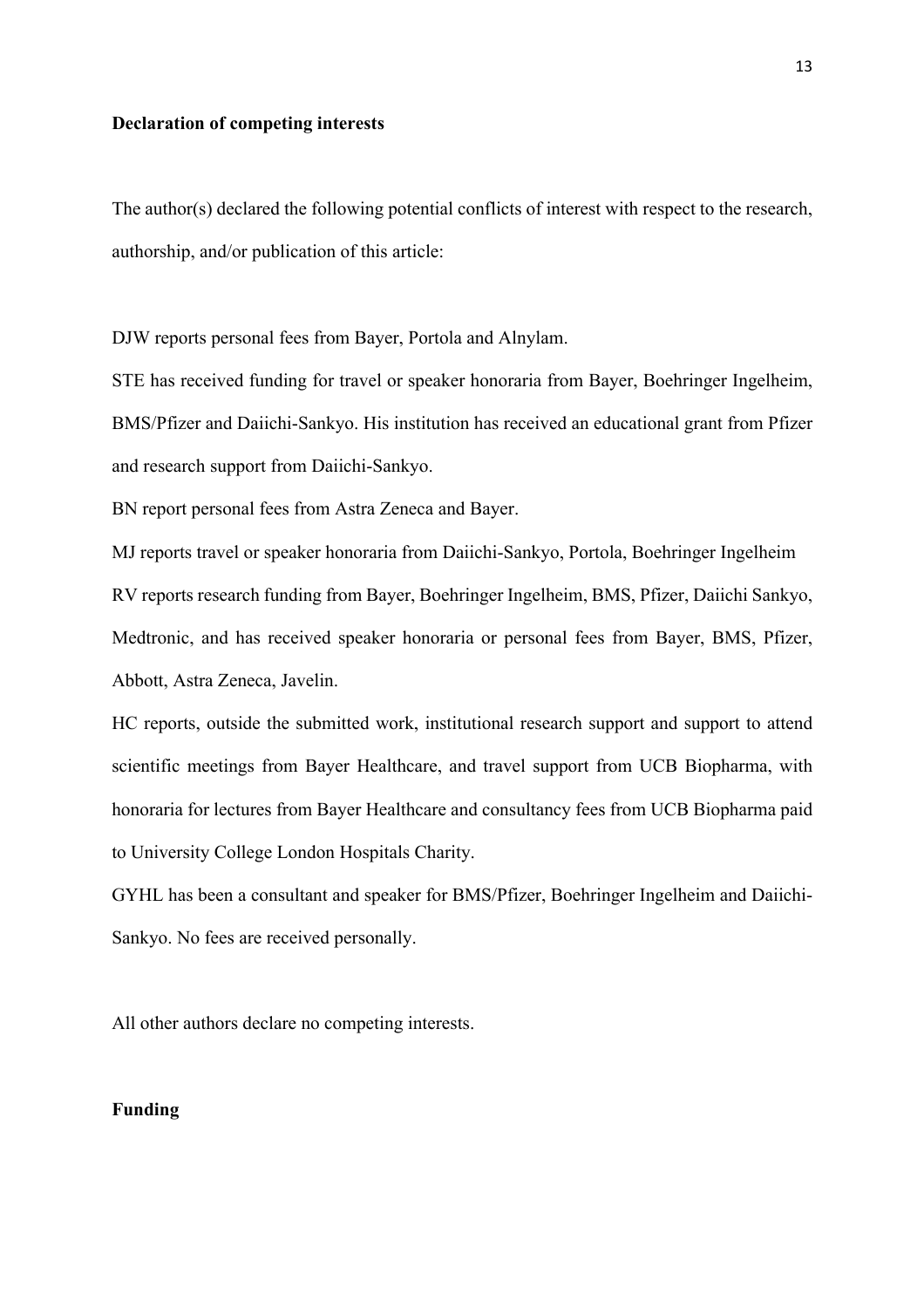The authors disclosed receipt of the following financial support for the research, authorship, and/or publication of this article:

HC, CD, STE, MJ, GYHL, BN, NS, RV and DJW report a grant from the British Heart Foundation for OPTIMAS. MJ is supported by the NIHR South West Peninsula Applied Research Collaboration. RV is partially supported by the European Union's Horizon 2020 research and innovation programme under grant agreement No. 754517 (PRESTIGE-AF).

All other authors declare no grants or funding in respect of the work.

## **ORCID IDs**

Macey Murray: 0000-0001-6418-0854 Caroline Doré: 0000-0001-9796-4970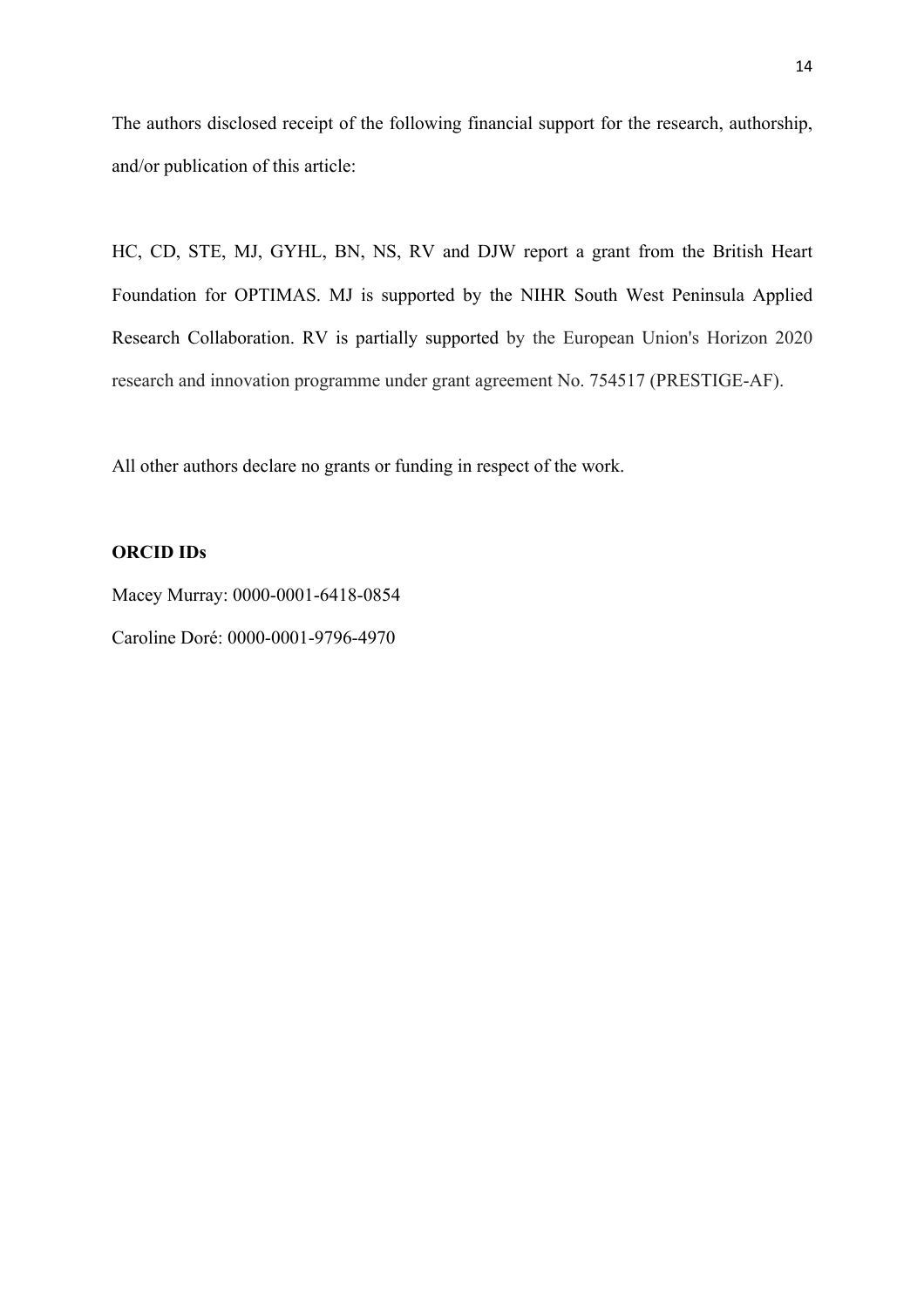# **References**

- 1. Sposato LA, Cipriano LE, Saposnik G, Ruíz Vargas E, Riccio PM, Hachinski V. Diagnosis of atrial fibrillation after stroke and transient ischaemic attack: a systematic review and meta-analysis. Lancet Neurol. 2015 Apr;14(4):377–87.
- 2. Hart RG, Pearce LA, Aguilar MI. Meta-analysis: antithrombotic therapy to prevent stroke in patients who have nonvalvular atrial fibrillation. Ann Intern Med. 2007 Jun 19;146(12):857–67.
- 3. Ruff CT, Giugliano RP, Braunwald E, Hoffman EB, Deenadayalu N, Ezekowitz MD, et al. Comparison of the efficacy and safety of new oral anticoagulants with warfarin in patients with atrial fibrillation: a meta-analysis of randomised trials. Lancet Lond Engl. 2014 Mar 15;383(9921):955–62.
- 4. Saxena R, Lewis S, Berge E, Sandercock PA, Koudstaal PJ. Risk of early death and recurrent stroke and effect of heparin in 3169 patients with acute ischemic stroke and atrial fibrillation in the International Stroke Trial. Stroke. 2001 Oct;32(10):2333–7.
- 5. Chen Z-M. CAST: randomised placebo-controlled trial of early aspirin use in 20 000 patients with acute ischaemic stroke. The Lancet. 1997 Jun 7;349(9066):1641–9.
- 6. Berge E, Abdelnoor M, Nakstad PH, Sandset PM. Low molecular-weight heparin versus aspirin in patients with acute ischaemic stroke and atrial fibrillation: a double-blind randomised study. HAEST Study Group. Heparin in Acute Embolic Stroke Trial. Lancet Lond Engl. 2000 Apr 8;355(9211):1205–10.
- 7. Hart R G, Coull B M, Hart D. Early recurrent embolism associated with nonvalvular atrial fibrillation: a retrospective study. Stroke. 1983 Sep 1;14(5):688–93.
- 8. Paciaroni Maurizio, Agnelli Giancarlo, Corea Francesco, Ageno Walter, Alberti Andrea, Lanari Alessia, et al. Early Hemorrhagic Transformation of Brain Infarction: Rate, Predictive Factors, and Influence on Clinical Outcome. Stroke. 2008 Aug 1;39(8):2249– 56.
- 9. Paciaroni M, Agnelli G, Micheli S, Caso V. Efficacy and safety of anticoagulant treatment in acute cardioembolic stroke: a meta-analysis of randomized controlled trials. Stroke. 2007 Feb;38(2):423–30.
- 10. Seiffge DJ, Werring DJ, Paciaroni M, Dawson J, Warach S, Milling TJ, et al. Timing of anticoagulation after recent ischaemic stroke in patients with atrial fibrillation. Lancet Neurol. 2019 Jan 1;18(1):117–26.
- 11. Munn D, Abdul-Rahim AH, Fischer U, Werring DJ, Robinson TG, Dawson J. A survey of opinion: When to start oral anticoagulants in patients with acute ischaemic stroke and atrial fibrillation? Eur Stroke J. 2018 Dec;3(4):355–60.
- 12. Klijn CJ, Paciaroni M, Berge E, Korompoki E, Kõrv J, Lal A, et al. Antithrombotic treatment for secondary prevention of stroke and other thromboembolic events in patients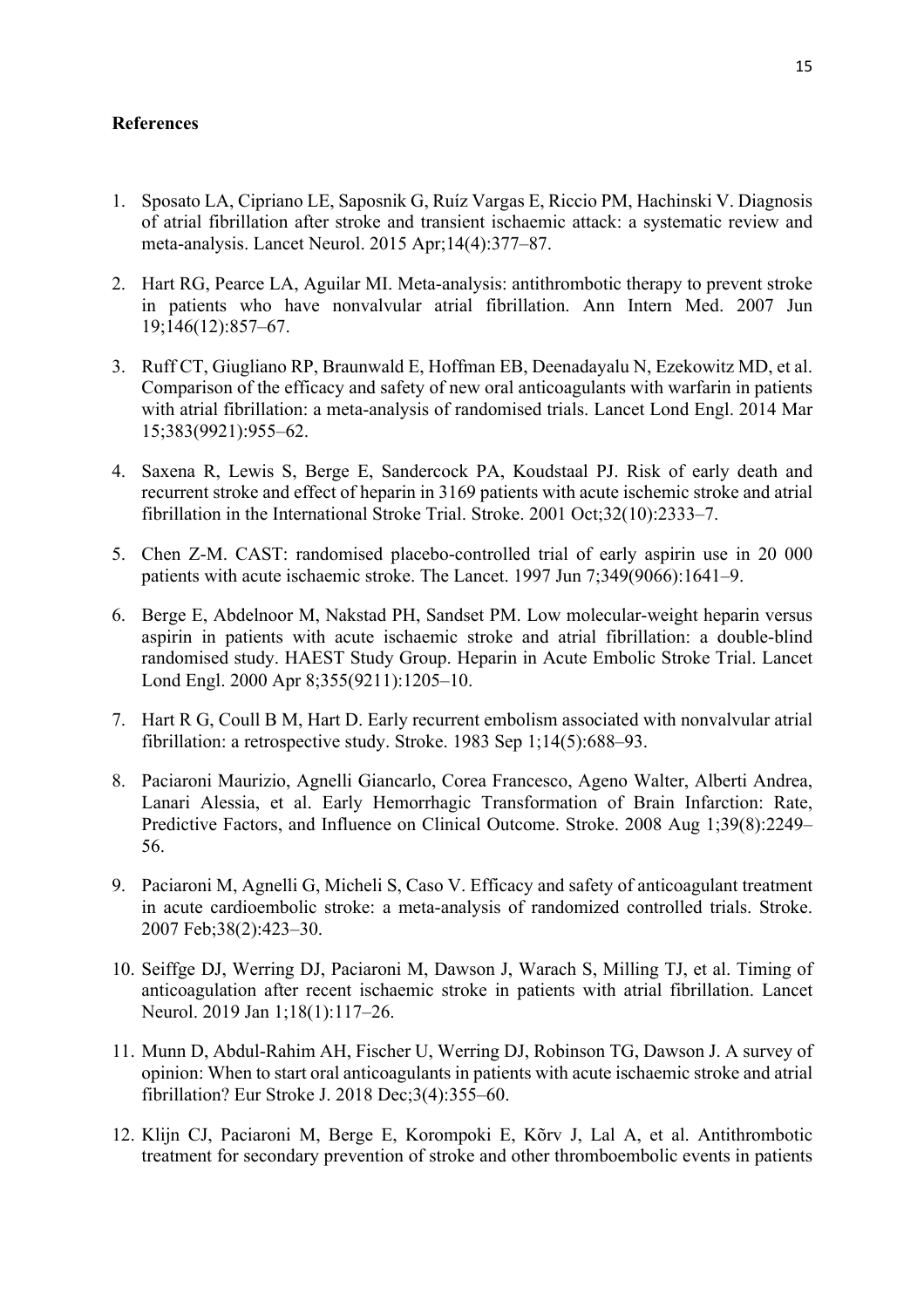with stroke or transient ischemic attack and non-valvular atrial fibrillation: A European Stroke Organisation guideline. Eur Stroke J. 2019 Sep 1;4(3):198–223.

- 13. Powers WJ, Rabinstein AA, Ackerson T, Adeoye OM, Bambakidis NC, Becker K, et al. 2018 Guidelines for the Early Management of Patients With Acute Ischemic Stroke: A Guideline for Healthcare Professionals From the American Heart Association/American Stroke Association. Stroke. 2018 Mar;49(3):e46–110.
- 14. Berger C, Fiorelli M, Steiner T, Schäbitz WR, Bozzao L, Bluhmki E, et al. Hemorrhagic transformation of ischemic brain tissue: asymptomatic or symptomatic? Stroke. 2001 Jun;32(6):1330–5.
- 15. Eliquis 5 mg film-coated tablets Summary of Product Characteristics (SmPC) (emc) [Internet]. [cited 2021 May 13]. Available from: https://www.medicines.org.uk/emc/product/2878/smpc
- 16. Xarelto 20mg film-coated tablets Summary of Product Characteristics (SmPC) (emc) [Internet]. [cited 2021 May 13]. Available from: https://www.medicines.org.uk/EMC/medicine/25586/SPC/Xarelto+20mg+filmcoated+tablets/
- 17. Lixiana 60mg Film-Coated Tablets Summary of Product Characteristics (SmPC) (emc) [Internet]. [cited 2021 May 13]. Available from: https://www.medicines.org.uk/emc/product/6905/smpc
- 18. Pradaxa 150 mg hard capsules Summary of Product Characteristics (SmPC) (emc) [Internet]. [cited 2021 May 13]. Available from: https://www.medicines.org.uk/emc/product/4703/smpc
- 19. Intercollegiate Stroke Working Party, Royal College of Physicians. National Clinical Guideline for Stroke, 5th Edition. 2016.
- 20. Schulman S, Kearon C. Definition of major bleeding in clinical investigations of antihemostatic medicinal products in non-surgical patients. J Thromb Haemost. 2005;3(4):692–4.
- 21. Kaatz S, Ahmad D, Spyropoulos AC, Schulman S. Definition of clinically relevant nonmajor bleeding in studies of anticoagulants in atrial fibrillation and venous thromboembolic disease in non-surgical patients: communication from the SSC of the ISTH. J Thromb Haemost. 2015;13(11):2119–26.
- 22. Abdul-Rahim AH, Fulton RL, Frank B, Tatlisumak T, Paciaroni M, Caso V, et al. Association of improved outcome in acute ischaemic stroke patients with atrial fibrillation who receive early antithrombotic therapy: analysis from VISTA. Eur J Neurol. 2015 Jul;22(7):1048–55.
- 23. Kirchhof P, Benussi S, Kotecha D, Ahlsson A, Atar D, Casadei B, et al. 2016 ESC Guidelines for the management of atrial fibrillation developed in collaboration with EACTS. Eur Eur Pacing Arrhythm Card Electrophysiol J Work Groups Card Pacing Arrhythm Card Cell Electrophysiol Eur Soc Cardiol. 2016 Nov;18(11):1609–78.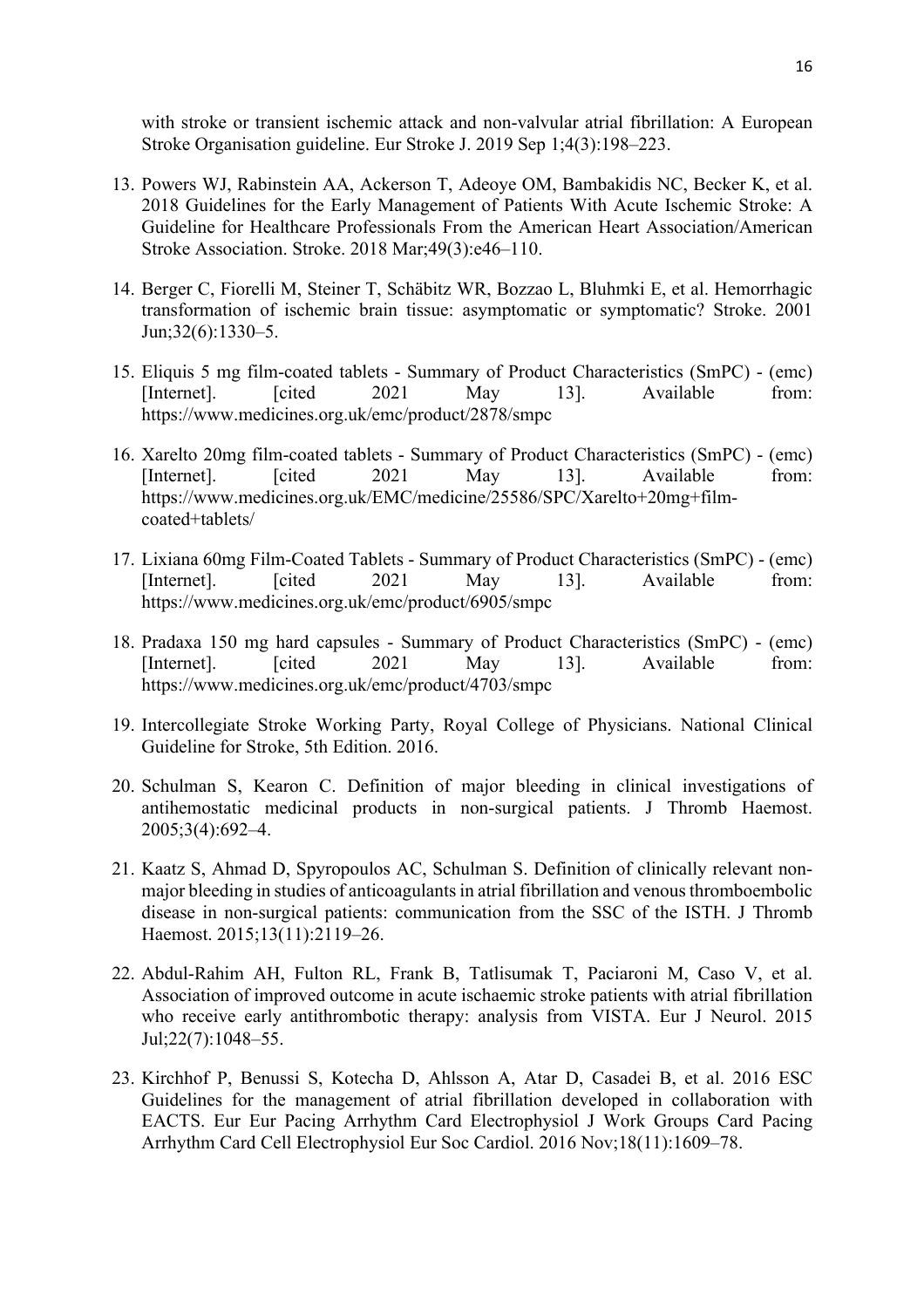- 24. Paciaroni M, Agnelli G, Falocci N, Caso V, Becattini C, Marcheselli S, et al. Early Recurrence and Cerebral Bleeding in Patients With Acute Ischemic Stroke and Atrial Fibrillation. Stroke [Internet]. 2015 Aug [cited 2021 Jan 22]; Available from: https://www.ahajournals.org/doi/abs/10.1161/STROKEAHA.115.008891
- 25. Paciaroni M, Agnelli G, Ageno W, Caso V. Timing of anticoagulation therapy in patients with acute ischaemic stroke and atrial fibrillation. Thromb Haemost. 2016;116(9):410–6.
- 26. Åsberg S, Hijazi Z, Norrving B, Terént A, Öhagen P, Oldgren J. Timing of oral anticoagulant therapy in acute ischemic stroke with atrial fibrillation: study protocol for a registry-based randomised controlled trial. Trials. 2017 Dec 2;18(1):581.
- 27. King BT, Lawrence PD, Milling TJ, Warach SJ. Optimal delay time to initiate anticoagulation after ischemic stroke in atrial fibrillation (START): Methodology of a pragmatic, response-adaptive, prospective randomized clinical trial. Int J Stroke Off J Int Stroke Soc. 2019 Dec;14(9):977–82.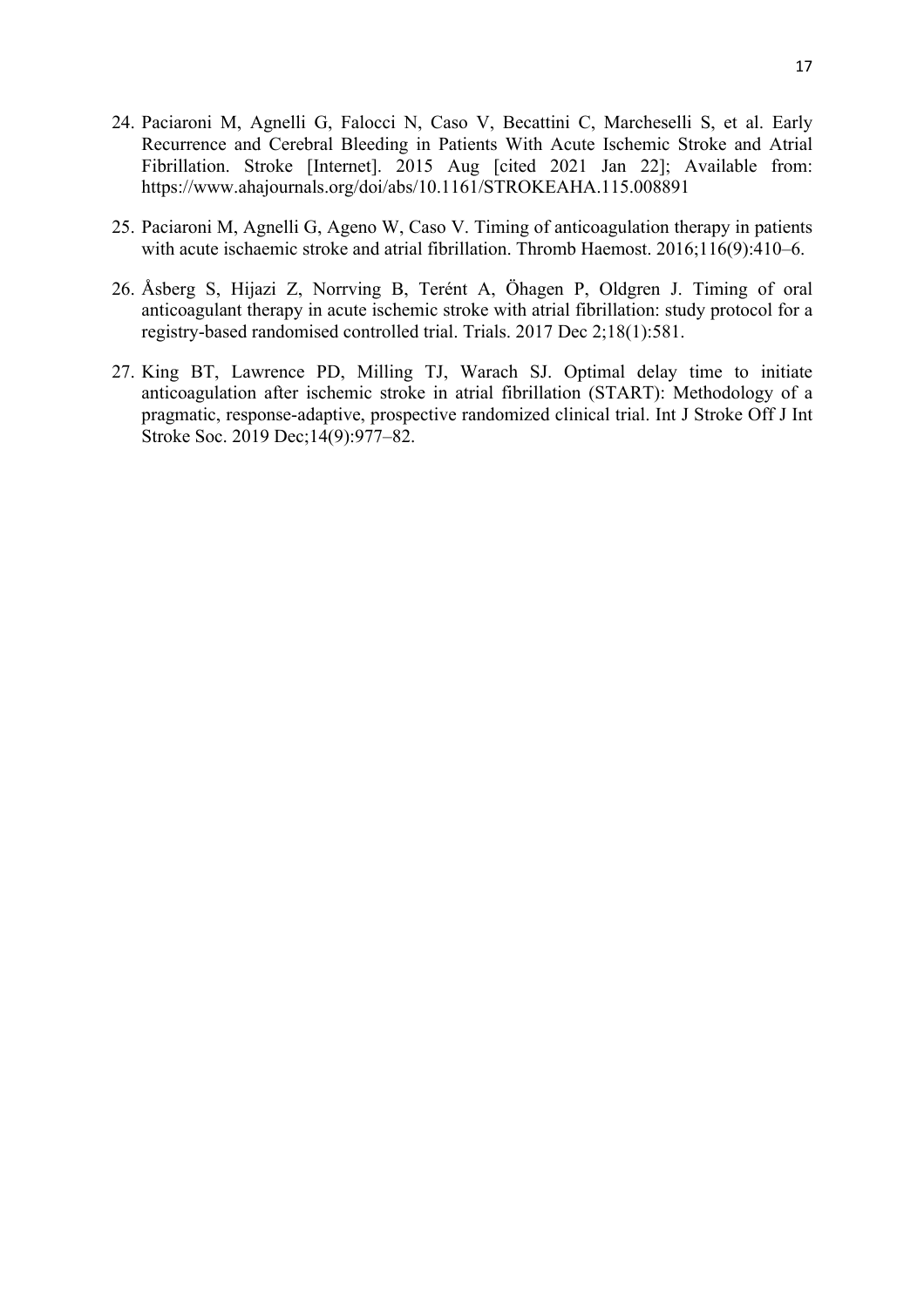# **Tables**

# **Assessment Screening and enrolment Acute stroke unit treatment Discharge from ASU Follow-up** *Time Within 96 hours of stroke onset 90 days from randomisation* Informed consent X Documentation of AF diagnosis<sup>a</sup> X Blood tests (creatine, ALT, platelets,  $INR$ )<sup>b</sup> X Documentation of admission NIHSS<sup>b</sup> X NIHSS at randomisation X Baseline BP and weight X Baseline scales and scores (premorbid mRS, IQCODE, EQ-5D-5L) X First administration of DOAC  $X^c$ SAE/outcome event reporting  $X$   $X$   $X$ Collection of participant brain and vascular imaging d  $X$   $X$ Follow-up scales and scores (mRS, MoCA, PROMIS-10, EQ-5D-5L, X

# *Table 1: schedule of study assessments and interventions*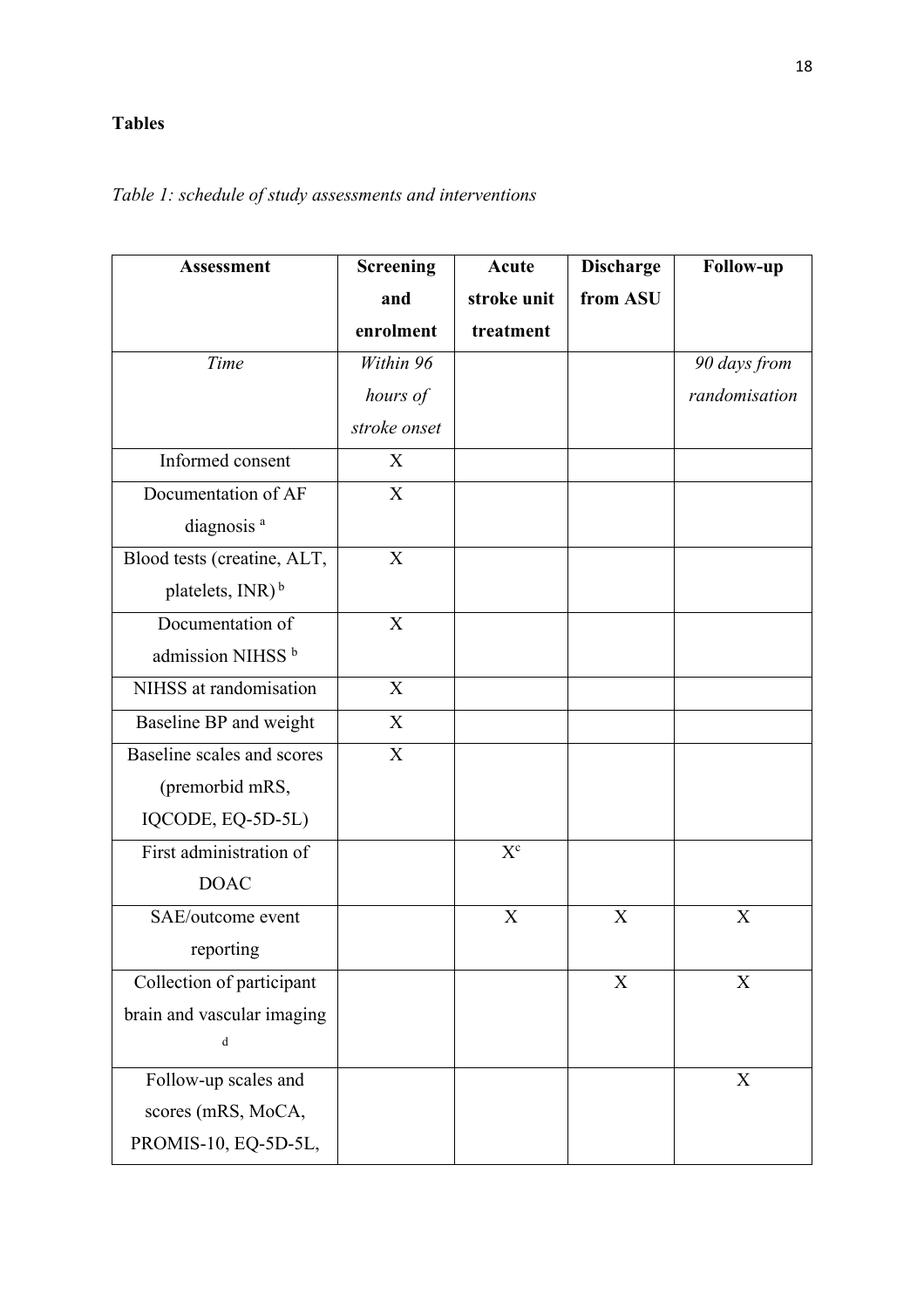| health and social care      |  |  |
|-----------------------------|--|--|
| resource use questionnaire) |  |  |

<sup>a</sup> Current or previous ECG recording or report, or documentation in medical care records

**b** Generally part of routine clinical care

<sup>c</sup> During hospitalisation in most cases, but initiation after discharge also permitted

<sup>d</sup> Imaging performed as part of clinical care only